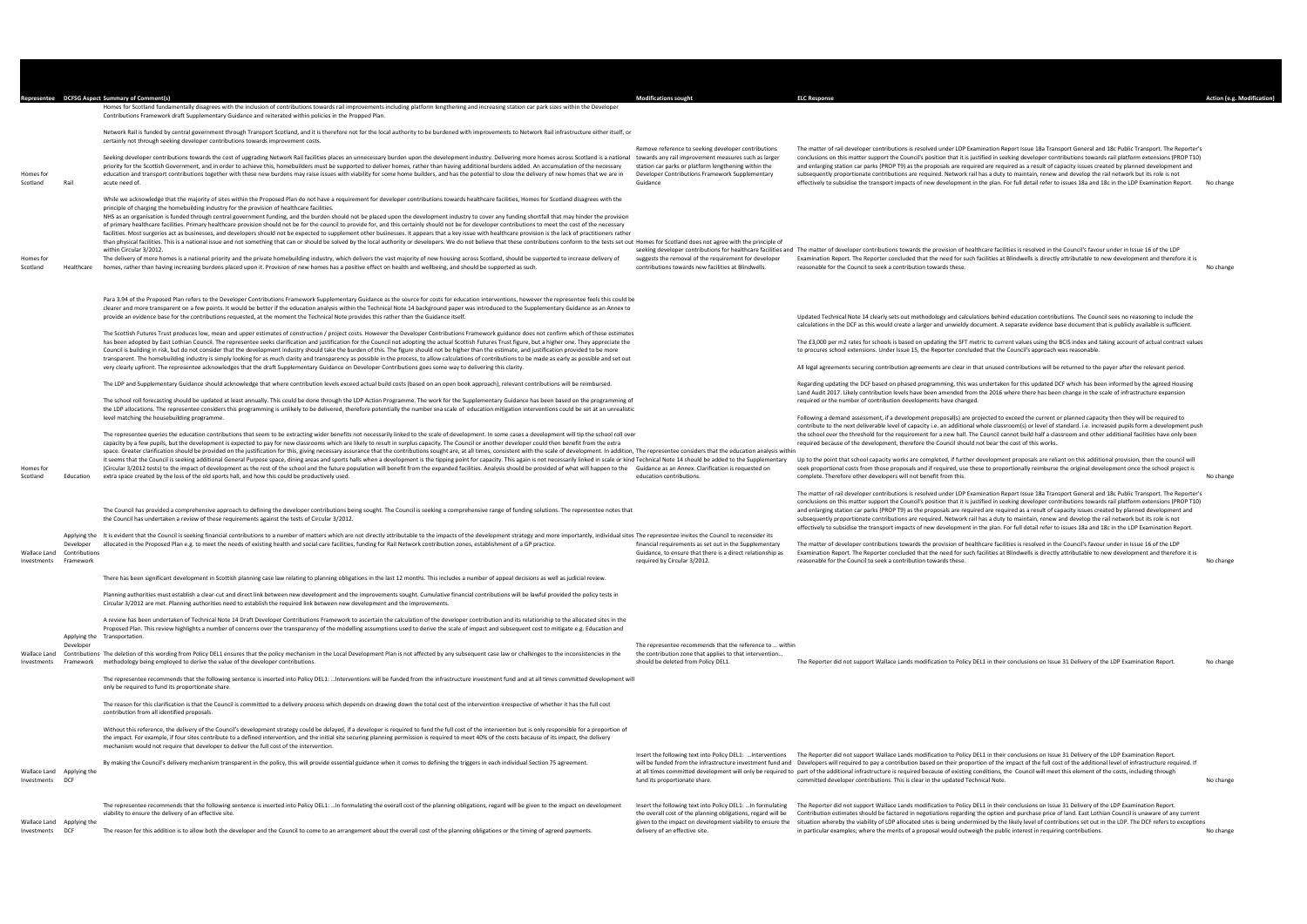The value of the each transportation contribution is dependent on the relationship between the development location and scale and the intervention. That Methodology Report will be ibution is necessary because they build up to allow the council to deliver each intervention. The Methodology Report for the Transport Developer Contributions sets out in detail to methodology for identify the level of contributions. A evidence alongside the

 provided as part of the The Transport Contributions updated DCFSG.

The Technical Note has been updated and will be provided as part of the evidence alongside the DCFSG.

|                                                 |                                                  | An examination of the proposed financial contributions highlights that for many developments, the actual costs sought are not significant. At most a substantial number of allocations may only be<br>expected to make payments of a few thousand pounds. This highlights that the necessity for the intervention is not significant. It is evident that the Council has not considered significance of impact in its<br>Transport Contribution Zones.                                                                                                                                                                                                                                                                                                                                                                                                                                                                                                                                                                    |                                                                                                                                                                                                                                    |                                                                                                                                                                                                                                                                                                                                                                                                                                                                                                                                                                                                                                                                                                                                                                                                        |                                                 |
|-------------------------------------------------|--------------------------------------------------|---------------------------------------------------------------------------------------------------------------------------------------------------------------------------------------------------------------------------------------------------------------------------------------------------------------------------------------------------------------------------------------------------------------------------------------------------------------------------------------------------------------------------------------------------------------------------------------------------------------------------------------------------------------------------------------------------------------------------------------------------------------------------------------------------------------------------------------------------------------------------------------------------------------------------------------------------------------------------------------------------------------------------|------------------------------------------------------------------------------------------------------------------------------------------------------------------------------------------------------------------------------------|--------------------------------------------------------------------------------------------------------------------------------------------------------------------------------------------------------------------------------------------------------------------------------------------------------------------------------------------------------------------------------------------------------------------------------------------------------------------------------------------------------------------------------------------------------------------------------------------------------------------------------------------------------------------------------------------------------------------------------------------------------------------------------------------------------|-------------------------------------------------|
|                                                 |                                                  | Wallace wishes to highlight the necessity test in Circular 3/2012 and invites the Council to review its transport contribution costs per zone. It is evident that the approach adopted by the Council to<br>defining these zones is highlighting how minor the final cost contribution is going to be, e.g. many of the contributions in the zones will only amount to a few thousand pounds at most. It is difficult to<br>reconcile a planning obligation of a few thousand pounds to the test of necessity in Circular 3/2012.                                                                                                                                                                                                                                                                                                                                                                                                                                                                                         | The Council should review the significance of the impacts<br>across the Transportation zones to define which zones<br>create a significant impact which requires a planning<br>intervention under this Supplementary Guidance. For | The value of a contribution is not a relevant matter here. Small contribution levels do not mean that the strength of scale and kind of relationship between<br>a development and an intervention is trivial. The transport interventions set out in the LDP have been tested through the transport appraisal process, which<br>has been agreed with Transport Scotland. These interventions are necessary to successfully implement the plan.                                                                                                                                                                                                                                                                                                                                                         |                                                 |
|                                                 |                                                  | An examination of the cost of interventions from a particular area within a zone highlights a number of inconsistencies which undermine the validity of the modelling approach. It is difficult to understand example, the Cou<br>the logic behind the variance in the charging of the mitigation costs and compliance with the tests in Circular 3/2012.                                                                                                                                                                                                                                                                                                                                                                                                                                                                                                                                                                                                                                                                 | particular cut-off, say less than 15%, do not meet the scale<br>and kind test of Circular 3/2012, that  Planning obligations                                                                                                       | The value of the each transportation contribution is dependent on the relationship between the development location and scale and the intervention. That Methodol<br>is why each contribution is different rather than a flat rate. Each contribution is necessary because they build up to allow the council to deliver each                                                                                                                                                                                                                                                                                                                                                                                                                                                                          | The Transp<br>provided a                        |
| Wallace Land<br>Investments                     | The DCF for<br>East Lothian                      | It is difficult to understand the logic behind the variance in the charging of the mitigation costs and compliance with the tests in Circular 3/2012 e.g. in relation to "Mitigation of Cumulative Impacts at<br>Tranent High Street Contribution Zones". This is not an isolated example as a review of the costs per home across all the zones for each intervention also demonstrates this effect.                                                                                                                                                                                                                                                                                                                                                                                                                                                                                                                                                                                                                     | must be related in scale and kind to the proposed<br>development.                                                                                                                                                                  | intervention. The Methodology Report for the Transport Developer Contributions sets out in detail to methodology for identify the level of contributions. A evidence a<br>15% cut off would be arbitrary, especially when considering the cumulative impact of all development in the LDP.                                                                                                                                                                                                                                                                                                                                                                                                                                                                                                             | updated D                                       |
|                                                 | Contribution<br>Zone Tables<br>and Maps          | Generally, while a cumulative approach to developer contributions is supported in principle, the exact funding requirement should be as transparent as possible. In this regard costings for new                                                                                                                                                                                                                                                                                                                                                                                                                                                                                                                                                                                                                                                                                                                                                                                                                          |                                                                                                                                                                                                                                    |                                                                                                                                                                                                                                                                                                                                                                                                                                                                                                                                                                                                                                                                                                                                                                                                        | The Techn<br>been upda<br>provided a            |
| Barratt David<br>Wilson Homes (pages 27)        | section                                          | infrastructure provision and how the cost is spread over the proposed contribution zone should be set out in detail. (See written planning statement submitted by Clarendon Planning to the LPD in<br>respect of Preston Mains, East Linton)                                                                                                                                                                                                                                                                                                                                                                                                                                                                                                                                                                                                                                                                                                                                                                              |                                                                                                                                                                                                                                    | The Technical Note accompanying the DCFSG sets out the reasoning behind the likely contribution values.                                                                                                                                                                                                                                                                                                                                                                                                                                                                                                                                                                                                                                                                                                | evidence a<br>DCFSG.                            |
|                                                 | Dunbar Area<br>Outline                           |                                                                                                                                                                                                                                                                                                                                                                                                                                                                                                                                                                                                                                                                                                                                                                                                                                                                                                                                                                                                                           |                                                                                                                                                                                                                                    |                                                                                                                                                                                                                                                                                                                                                                                                                                                                                                                                                                                                                                                                                                                                                                                                        |                                                 |
| Barratt David Delivery<br>Wilson Homes Strategy |                                                  | This Table should include reference to Preston Mains as a housing site. It should also specifically state the facilities required as a result of the proposed new housing within East Linton. (See written<br>planning statement submitted by Clarendon Planning to the LPD in respect of Preston Mains, East Linton)                                                                                                                                                                                                                                                                                                                                                                                                                                                                                                                                                                                                                                                                                                     |                                                                                                                                                                                                                                    | Preston Mains is not an allocated site for housing in the LDP. Education and community facilities required as a result of planned development in East<br>Lothian is set out in the Technical Note.                                                                                                                                                                                                                                                                                                                                                                                                                                                                                                                                                                                                     | No change                                       |
|                                                 |                                                  | Persimmon accept the need for new development to be brought forward in association with supporting infrastructure and facilities.                                                                                                                                                                                                                                                                                                                                                                                                                                                                                                                                                                                                                                                                                                                                                                                                                                                                                         |                                                                                                                                                                                                                                    |                                                                                                                                                                                                                                                                                                                                                                                                                                                                                                                                                                                                                                                                                                                                                                                                        |                                                 |
|                                                 |                                                  | Planning obligations made under section 75 of the Town and Country Planning (Scotland) Act 1997 (as amended) should only be sought where they meet all of the following tests:<br>• necessary to make the proposed development acceptable in planning terms (paragraph 15)<br>. serve a planning purpose (paragraph 16) and, where it is possible to identify infrastructure provision requirements in advance, should relate to development plans<br>• relate to the proposed development either as a direct consequence of the development or arising from the cumulative impact of development in the area (paragraphs 17-19)                                                                                                                                                                                                                                                                                                                                                                                          |                                                                                                                                                                                                                                    |                                                                                                                                                                                                                                                                                                                                                                                                                                                                                                                                                                                                                                                                                                                                                                                                        |                                                 |
|                                                 |                                                  | • fairly and reasonably relate in scale and kind to the proposed development (paragraphs 20-23)<br>• be reasonable in all other respects (paragraphs 24-25)                                                                                                                                                                                                                                                                                                                                                                                                                                                                                                                                                                                                                                                                                                                                                                                                                                                               |                                                                                                                                                                                                                                    |                                                                                                                                                                                                                                                                                                                                                                                                                                                                                                                                                                                                                                                                                                                                                                                                        |                                                 |
|                                                 |                                                  | Although LDP Policy states that the provision of infrastructure and community facilities should be in accordance with Circular 2/2012, the representation questions whether all of the proposals related to<br>Policy DEL1 meet the tests.                                                                                                                                                                                                                                                                                                                                                                                                                                                                                                                                                                                                                                                                                                                                                                                |                                                                                                                                                                                                                                    |                                                                                                                                                                                                                                                                                                                                                                                                                                                                                                                                                                                                                                                                                                                                                                                                        |                                                 |
|                                                 |                                                  | In particular, concern is raised in relation to:<br>PROP T3: Segregated Active Travel Corridor (SATC) - There does not appear to be any detailed explanation of how the total amount has been calculated or any explanation of the proportion expected to<br>be funded by developers. Disagree that the need for the SATC arises directly as a result of new development therefore contrary to test in Circular 2/2012. Question whether the actual form of provision<br>will provide value for money and is therefore reasonable. And even if it was reasonable to require developer contributions, doubt that the financial contribution expected from developers is<br>proportionate, at nearly % of the total cost.                                                                                                                                                                                                                                                                                                   |                                                                                                                                                                                                                                    | The matter of active travel developer contributions is resolved under LDP Examination Report Issue 18b Active Travel. The Reporter's conclusions on this<br>matter support the Council's position that it is justified in seeking developer contributions towards part of the cost of delivery the Segregated Active Travel<br>Corridor (PROP T3). For full details refer to issue 18b in the LDP Examination Report                                                                                                                                                                                                                                                                                                                                                                                   |                                                 |
| Persimmon<br>Homes                              | DCF                                              | PROP T9: Safe guarding Land for Larger Station Car Parks and PROP T10 Safeguarding Land for Platform Shortening - The proposals are misleading as these facilties should be provided directly by Network<br>Rail and not by developers. Network Rail are a private entity who build and maintain the network, and they charge train operators to use the rail network. They seek to make a profit, which they reinvest Delete requirements<br>in the network. Train operators obviously charge passengers with a view to making a profit. An increased number of passengers arising from new developments will logically increase revenues for both Segregated Active Transp<br>operators and Network Rail, It is therefore completely unacceptable and unreasonable to expect developers to fund improvements to the rail network.<br>ina raganaa kuningana na marraan amanan araw ing m<br>affecting the potential viability of projects and will, in its current form create a further level of uncertainty and delay. | infrastructure.                                                                                                                                                                                                                    | The matter of rail developer contributions is resolved under LDP Examination Report Issue 18a Transport General and 18c Public Transport. The Reporter's<br>conclusions on this matter support the Council's position that it is justified in seeking developer contributions towards rail platform extensions (PROP T10)<br>and enlarging station car parks (PROP T9) as the proposals are required are required as a result of capacity issues created by planned development and<br>subsequently proportionate contributions are required. Network rail has a duty to maintain, renew and develop the rail network but its role is not<br>effectively to subsidise the transport impacts of new development in the plan. For full detail refer to issues 18a and 18c in the LDP Examination Report. | No change                                       |
|                                                 |                                                  | Unhelpful that the technical note was not appended to the Draft Framework.                                                                                                                                                                                                                                                                                                                                                                                                                                                                                                                                                                                                                                                                                                                                                                                                                                                                                                                                                |                                                                                                                                                                                                                                    | Updated Technical Note 14 clearly sets out methodology and calculations behind education contributions. The Council sees no reasoning to include the<br>calculations in the DCF as this would create a larger and unwieldy document. A separate evidence base document that is publicly available is sufficient.                                                                                                                                                                                                                                                                                                                                                                                                                                                                                       |                                                 |
|                                                 |                                                  | If there was a more fluid recognition of school rolls, it would enable accurate and reasonable contributions to be calculated.                                                                                                                                                                                                                                                                                                                                                                                                                                                                                                                                                                                                                                                                                                                                                                                                                                                                                            |                                                                                                                                                                                                                                    | The £3,000 per m2 rates for schools is based on updating the SFT metric to current values using the BCIS index and taking account of actual contract values                                                                                                                                                                                                                                                                                                                                                                                                                                                                                                                                                                                                                                            |                                                 |
|                                                 |                                                  | The £3,000 per square meter cost for additional accommodation is above the upper SFT figure. Why not adopt the medium level and why is this figure the same for new build accommodation as it is for<br>extensions.                                                                                                                                                                                                                                                                                                                                                                                                                                                                                                                                                                                                                                                                                                                                                                                                       |                                                                                                                                                                                                                                    | to procures school extensions. Under Issue 15, the Reporter concluded that the Council's approach was reasonable.                                                                                                                                                                                                                                                                                                                                                                                                                                                                                                                                                                                                                                                                                      |                                                 |
|                                                 |                                                  | At Aberlady, there is an existing temporary classroom which is currently being refurbished yet the proposed developer is being asked to contribute £750,000 to build two new classrooms after th<br>refurbished temporary building has been demolished. The peak that requires the 2nd additional classroom is not reached until 2030 and receded below the two classroom requirement soon after. If the<br>housing come on stream at a different rate then it may well be the case that only one classroom is required or the Council makes a contribution based on the existing room that it's to be removed                                                                                                                                                                                                                                                                                                                                                                                                            |                                                                                                                                                                                                                                    | On all projects where financial developer contributions are part of the funding, if there are remaining contributions after all costs incurred have been<br>applied then the Council will be required to refund unused contributions at the end of a specific time period after the contributions has been paid. These<br>are set out in agreements which secure the contributions.                                                                                                                                                                                                                                                                                                                                                                                                                    |                                                 |
|                                                 |                                                  | (despite refurbishment) and also the spare capacity that will existing every year (even the peak is at least 5 pupils below capacity).<br>If the additional space is provided via an open book tendering process, what will be the recourse if it is procured at below the £3,000 per sqm level assumed?                                                                                                                                                                                                                                                                                                                                                                                                                                                                                                                                                                                                                                                                                                                  |                                                                                                                                                                                                                                    | The Aberlady development referred to has been permitted and the Section 75 agreement has been signed. The Council does not accept temporary<br>education capacity to accommodate new development, as set out in the Demand Assessment Approach of the DCF. Permanent capacity is required to<br>accommodate the provided phasing of the Aberlady development and that has been agreed with the developer.                                                                                                                                                                                                                                                                                                                                                                                              |                                                 |
|                                                 |                                                  | Where spare capacity exists assume that future developments (planned or windfall) will benefit from this additional capacity provided and paid for by a previous developer. Similarly new facilities (general<br>space/sports halls etc.) will be enjoyed by more pupils and the general public than simply those new pupils generated by development. Again looking at Aberlady, the extra classroom will now have been<br>paid for twice (with the first one being put in place around 10 years ago) as well as a contribution to the main hall and outdoor facilities. It does not seem reasonable or equitable that a housebuilder pays                                                                                                                                                                                                                                                                                                                                                                               |                                                                                                                                                                                                                                    | The North Berwick High School extension is being designed to accommodate both committed and planned development and therefore makes use of<br>committed developer contributions. Details are set out in the Technical Note.                                                                                                                                                                                                                                                                                                                                                                                                                                                                                                                                                                            |                                                 |
|                                                 |                                                  | for both classrooms in this instance and the additional space as it is clearly needed and will be enjoyed by the full school roll. It would appear that in these instances the proposed contributions do not<br>meet the test in the Circular.<br>Furthermore with regards to the contributions sought for North Berwick HS (and additional expansion land), there appears to have been a degree of underspend and under-provision from identified                                                                                                                                                                                                                                                                                                                                                                                                                                                                                                                                                                        |                                                                                                                                                                                                                                    | The DCF sets out likely contribution levels. Exact levels will be calculated during the assessments of proposals as they are received. These may be the same<br>as set out in the DCF or they may differ. Planned development must wholly fund the full costs of additional infrastructure required to support<br>development. If part of the additional capacity is required by established conditions the Council and/or committed contributions will fund this proportional<br>element. This set out in the Demand Assessment Approach section of the DCF.                                                                                                                                                                                                                                          | The Techn                                       |
| APT Planning &<br>Development DCF               |                                                  | requirements dating back approximately 14-15 years and presumably incorporating contributions paid to date. These forecast extensions have not happened and are being rolled into this document<br>despite presumably having been paid for previously? The increase in developer contributions in the new LDP is so significant as to have a material impact on the proposed viability of potential<br>development. Again, with Aberlady in mind the contributions have increased by almost £2m from what could have reasonably been expected when looking at previous calculations and looking at school No amendments proposed howe<br>capacities (for both primary and secondary schooling).                                                                                                                                                                                                                                                                                                                           | document as a barrier to development                                                                                                                                                                                               | Your objection is noted but the DCF complies with the Planning Obligations Circular and relevant case law. Development is required to fund the scale of<br>infrastructure required as a result of development. Given the progress of applications since the Proposed Plan was published, it is not considered that<br>developer contribution levels is a barrier to achieving the levels of housing delivery set out in the LDP.                                                                                                                                                                                                                                                                                                                                                                       | been upda<br>provided a<br>evidence a<br>DCFSG. |
| Clarendon                                       |                                                  |                                                                                                                                                                                                                                                                                                                                                                                                                                                                                                                                                                                                                                                                                                                                                                                                                                                                                                                                                                                                                           |                                                                                                                                                                                                                                    |                                                                                                                                                                                                                                                                                                                                                                                                                                                                                                                                                                                                                                                                                                                                                                                                        | The Techn<br>been upda                          |
| Planning &<br>Development<br>Ltd.               | Transport<br>Contribution<br>Zones               | As with education, a clear and transparent calculation is required to support unit costs for Transport Contributions                                                                                                                                                                                                                                                                                                                                                                                                                                                                                                                                                                                                                                                                                                                                                                                                                                                                                                      | Link rate per unit for each zone to further guidance (i.e.<br>within the Transport Appraisal) on how these figures are<br>arrived at.                                                                                              | Please refer to the updated Technical Note and Methodology Report setting out how the transport contribution values have been reached.                                                                                                                                                                                                                                                                                                                                                                                                                                                                                                                                                                                                                                                                 | provided a<br>evidence a<br>DCFSG.              |
| Clarendon<br>Planning &                         | Local<br>Contribution<br>Zone Tables<br>and Maps |                                                                                                                                                                                                                                                                                                                                                                                                                                                                                                                                                                                                                                                                                                                                                                                                                                                                                                                                                                                                                           |                                                                                                                                                                                                                                    |                                                                                                                                                                                                                                                                                                                                                                                                                                                                                                                                                                                                                                                                                                                                                                                                        | The Techn<br>been upda<br>provided a            |
| Development<br>Ltd.                             | section<br>(pages 27)                            | A clear and transparent calculation is required to support unit costs for Local Contributions.                                                                                                                                                                                                                                                                                                                                                                                                                                                                                                                                                                                                                                                                                                                                                                                                                                                                                                                            | Link education rate per unit for each zone to further<br>guidance on how these figures are arrived at.                                                                                                                             | Please refer to the updated Technical Note for how the education, sports and health contributions have been calculated.                                                                                                                                                                                                                                                                                                                                                                                                                                                                                                                                                                                                                                                                                | evidence a<br>DCFSG.                            |
|                                                 |                                                  |                                                                                                                                                                                                                                                                                                                                                                                                                                                                                                                                                                                                                                                                                                                                                                                                                                                                                                                                                                                                                           |                                                                                                                                                                                                                                    |                                                                                                                                                                                                                                                                                                                                                                                                                                                                                                                                                                                                                                                                                                                                                                                                        |                                                 |

 The Technical Note has been updated and will be provided as part of the evidence alongside the DCFSG.

The Technical Note has been updated and will be provided as part of the evidence alongside the DCFSG.

The Technical Note has been updated and will be provided as part of the evidence alongside the DCFSG.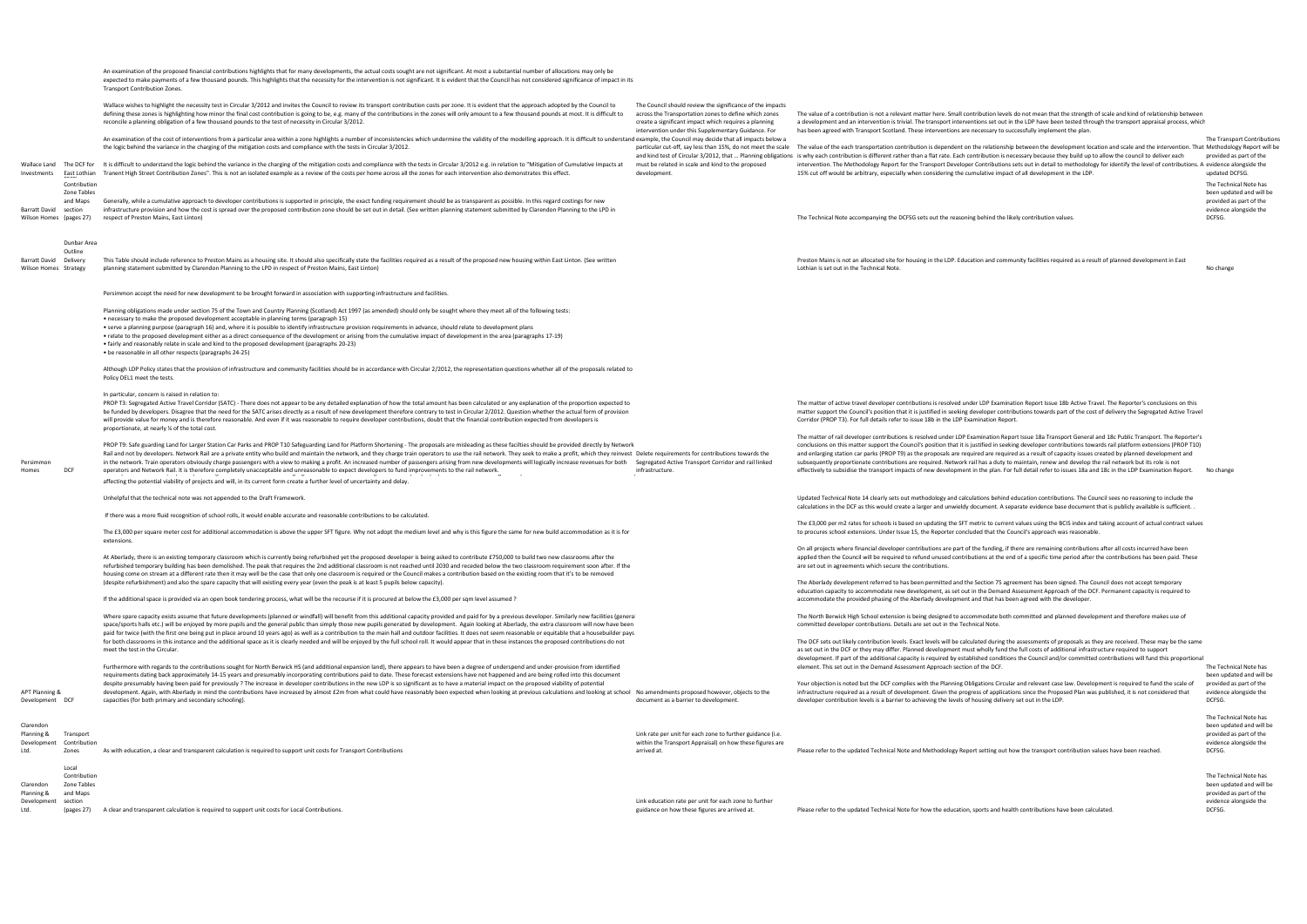| Hallhill<br>Ltd.  | Transport<br>Zones      | PROP T3: Segregated Active Travel Corridor: The SATC is proposed to extend from Dunbar to Edinburgh, mainly utilising existing roads. As indicated on page 51 of LDP Technical Note 14, the total cost of<br>this is estimated to be £23,400,000 (not including land acquisition costs), of which the developers will be expected to contribute £5,330,000, which is nearly 23% of the cost. There does not appear to be<br>any detailed explanation of how the total amount has been calculated or any explanation of the proportion expected to be funded by developers. We cannot agree that the needs for the SATC arises<br>directly as a result of new development, and requiring developer contributions would therefore be contrary to the test in Circular 2/2012. Rather, the proposal seems to be a Council aspiration to serve (PROP T3) Proposed M<br>Developments Contribution the East Lothian community. We seriously question whether the actual form of provision will provide value for money and is therefore reasonable. And even if it was reasonable to require developer<br>contributions, we doubt that the financial contribution expected from developers is proportionate, at nearly % of the total cost. | need for developer contribution to the SATC from all LDP<br>policies and proposals and supplementary guidance.                                                                                                                                                                                 | matter support the Council's position that it is justified in seeking developer contributions towards part of the cost of delivery the Segregated Active Travel<br>Corridor (PROP T3). For full details refer to issue 18b in the LDP Examination Report.                                                                                                                                                                                                                                                                                                                                                                                                                                                                                                                                              | No change                                                      |
|-------------------|-------------------------|---------------------------------------------------------------------------------------------------------------------------------------------------------------------------------------------------------------------------------------------------------------------------------------------------------------------------------------------------------------------------------------------------------------------------------------------------------------------------------------------------------------------------------------------------------------------------------------------------------------------------------------------------------------------------------------------------------------------------------------------------------------------------------------------------------------------------------------------------------------------------------------------------------------------------------------------------------------------------------------------------------------------------------------------------------------------------------------------------------------------------------------------------------------------------------------------------------------------------------------|------------------------------------------------------------------------------------------------------------------------------------------------------------------------------------------------------------------------------------------------------------------------------------------------|--------------------------------------------------------------------------------------------------------------------------------------------------------------------------------------------------------------------------------------------------------------------------------------------------------------------------------------------------------------------------------------------------------------------------------------------------------------------------------------------------------------------------------------------------------------------------------------------------------------------------------------------------------------------------------------------------------------------------------------------------------------------------------------------------------|----------------------------------------------------------------|
| Hallhil<br>Ltd.   | Transport<br>Zones      | Proposals T9 and T10 are slightly misleading in their titles, as in the text it is explained that developers will be required to contribute to these interventions. In our view, these facilities should be provided (PROP T9<br>directly by Network Rail and not by developers. Network Rail are a private entity who build and maintain the network, and they charge train operators to use the rail network. They seek to make a profit, references to the n<br>Developments Contribution which they reinvest in the network. Train operators obviously charge passengers with a view to making a profit. An increased number of passengers arising from new developments will logically incre<br>revenues for both operators and Network Rail. It is therefore completely unacceptable and unreasonable to expect developers to fund improvements to the rail network.                                                                                                                                                                                                                                                                                                                                                            | supplementary guidance.                                                                                                                                                                                                                                                                        | The matter of rail developer contributions is resolved under LDP Examination Report Issue 18a Transport General and 18c Public Transport. The Reporter's<br>conclusions on this matter support the Council's position that it is justified in seeking developer contributions towards rail platform extensions (PROP T10)<br>and enlarging station car parks (PROP T9) as the proposals are required are required as a result of capacity issues created by planned development and<br>effectively to subsidise the transport impacts of new development in the plan. For full detail refer to issues 18a and 18c in the LDP Examination Report.                                                                                                                                                       | No change                                                      |
|                   |                         | The Draft Developer Contributions Framework is justified by the content of LDP Technical Note 14, which contains the following information for Dunbar on page 36:<br>Dunbar Grammar: LDP accommodation requirement for increase in capacity from Established (1199) to LDP (1300) new build and alterations to provide 6 classrooms, 1 science, 1 art and ancillary<br>accommodation.                                                                                                                                                                                                                                                                                                                                                                                                                                                                                                                                                                                                                                                                                                                                                                                                                                                 |                                                                                                                                                                                                                                                                                                | The £3,000 per m2 rates for schools is based on updating the SFT metric to current values using the BCIS index and taking account of actual contract values<br>to procures school extensions. Under Issue 15, the Reporter concluded that the Council's approach was reasonable.                                                                                                                                                                                                                                                                                                                                                                                                                                                                                                                       |                                                                |
|                   |                         | Dunbar Lochend (P4 - P7): 3 classrooms, 1 GP, breakout, stairs, toilets and cloaks, PE hall expansion.<br>Dunbar John Muir (P1 - P3): 2 classrooms and 1 GP space (1 new classroom and GP space: 1 additional classroom by internal alterations)                                                                                                                                                                                                                                                                                                                                                                                                                                                                                                                                                                                                                                                                                                                                                                                                                                                                                                                                                                                      | Proposed Modification: Before Policy DEL1 and related                                                                                                                                                                                                                                          | Scale of Dunbar Grammar extension has been reduced in light of revised projections based on HLA2017. Details are set out in Technical Note 14. Additional<br>school capacity can not only be provided for in additional classrooms. There are other additional spaces that are required to accommodate pupils in order<br>to meet education and teaching standards. These will be set out in the assessment of individual proposals.                                                                                                                                                                                                                                                                                                                                                                   |                                                                |
| Hallhill<br>Ltd.  | Section                 | The representee can broadly understand the need for additional classrooms at these schools but unfortunately there is no detailed explanation given for the other construction items. Without a further<br>Developments Dunbar Area explanation of the justification for the required contributions, HDL cannot support Policy DEL or the related Developer Contributions Supplementary Guidance relating to education in Dunbar: Also, t<br>representation notes that the cost per square metre of construction is identified as £3,000. This exceeds the SFT metric and is not justified.                                                                                                                                                                                                                                                                                                                                                                                                                                                                                                                                                                                                                                           | policies and proposals and supplementary guidance are                                                                                                                                                                                                                                          | finalised, justification is required on the basis for developer 25 classes worth of PE (25 x 2 hors per week) cannot be accommodated within the existing 2 court hall and dance studio. Therefore an additional 2 court<br>contributions to education as set out in this representation. hall is required to serve both John Muir and Lochend campuses which will comprise 45 classes in total.                                                                                                                                                                                                                                                                                                                                                                                                        |                                                                |
|                   |                         | This representation should be read in conjunction with the representation made on behalf of Stewart Milne Homes in support of the housing allocation at Pencraig Hill, East Linton (PROP DR8).                                                                                                                                                                                                                                                                                                                                                                                                                                                                                                                                                                                                                                                                                                                                                                                                                                                                                                                                                                                                                                        |                                                                                                                                                                                                                                                                                                |                                                                                                                                                                                                                                                                                                                                                                                                                                                                                                                                                                                                                                                                                                                                                                                                        |                                                                |
|                   |                         | Stewart Milne Homes accept the need for new development to be brought forward in association with supporting infrastructure and facilities.                                                                                                                                                                                                                                                                                                                                                                                                                                                                                                                                                                                                                                                                                                                                                                                                                                                                                                                                                                                                                                                                                           |                                                                                                                                                                                                                                                                                                |                                                                                                                                                                                                                                                                                                                                                                                                                                                                                                                                                                                                                                                                                                                                                                                                        |                                                                |
|                   |                         | Planning obligations made under section 75 of the Town and Country Planning (Scotland) Act 1997 (as amended) should only be sought where they meet all of the following tests:<br>• necessary to make the proposed development acceptable in planning terms (paragraph 15)<br>• serve a planning purpose (paragraph 16) and, where it is possible to identify infrastructure provision requirements in advance, should relate to development plans<br>• relate to the proposed development either as a direct consequence of the development or arising from the cumulative impact of development in the area (paragraphs 17-19)                                                                                                                                                                                                                                                                                                                                                                                                                                                                                                                                                                                                      |                                                                                                                                                                                                                                                                                                | The matter of active travel developer contributions is resolved under LDP Examination Report Issue 18b Active Travel. The Reporter's conclusions on this<br>matter support the Council's position that it is justified in seeking developer contributions towards part of the cost of delivery the Segregated Active Travel<br>Corridor (PROP T3). For full details refer to issue 18b in the LDP Examination Report.                                                                                                                                                                                                                                                                                                                                                                                  |                                                                |
|                   | Stewart Milne Transport | • fairly and reasonably relate in scale and kind to the proposed development (paragraphs 20-23)<br>. be reasonable in all other respects (paragraphs 24-25)<br>Although LDP Policy states that the provision of infrastructure and community facilities should be in accordance with Circular 2/2012, the representation questions whether the various policies related to Segregated Active                                                                                                                                                                                                                                                                                                                                                                                                                                                                                                                                                                                                                                                                                                                                                                                                                                          | Delete requirements for contributions towards the                                                                                                                                                                                                                                              | The matter of rail developer contributions is resolved under LDP Examination Report Issue 18a Transport General and 18c Public Transport. The Reporter's<br>conclusions on this matter support the Council's position that it is justified in seeking developer contributions towards rail platform extensions (PROP T10)<br>and enlarging station car parks (PROP T9) as the proposals are required are required as a result of capacity issues created by planned development and<br>subsequently proportionate contributions are required. Network rail has a duty to maintain, renew and develop the rail network but its role is not                                                                                                                                                              |                                                                |
| Homes             |                         | Contributions Policy DEL1 meet the above tests.                                                                                                                                                                                                                                                                                                                                                                                                                                                                                                                                                                                                                                                                                                                                                                                                                                                                                                                                                                                                                                                                                                                                                                                       | infrastructure.                                                                                                                                                                                                                                                                                | effectively to subsidise the transport impacts of new development in the plan. For full detail refer to issues 18a and 18c in the LDP Examination Report.                                                                                                                                                                                                                                                                                                                                                                                                                                                                                                                                                                                                                                              | No change                                                      |
| Homes             | Transport<br>Zones      | PROP T3: Segregated Active Travel Corridor: The SATC is proposed to extend from Dunbar to Edinburgh, mainly utilising existing roads. As indicated on page 51 of LDP Technical Note 14, the total cost of<br>this is estimated to be £23,400,000 (not including land acquisition costs), of which the developers will be expected to contribute £5,330,000, which is nearly 23% of the cost. There does not appear to be<br>any detailed explanation of how the total amount has been calculated or any explanation of the proportion expected to be funded by developers. We cannot agree that the needs for the SATC arises<br>directly as a result of new development, and requiring developer contributions would therefore be contrary to the test in Circular 2/2012. Rather, the proposal seems to be a Council aspiration to serve<br>Stewart Milne Contribution the East Lothian community. We seriously question whether the actual form of provision will provide value for money and is therefore reasonable. And even if it was reasonable to require developer<br>contributions, we doubt that the financial contribution expected from developers is proportionate, at nearly % of the total cost.                     | Delete requirements for contributions towards the<br>Segregated Active Transport Corridor.                                                                                                                                                                                                     | The matter of active travel developer contributions is resolved under LDP Examination Report Issue 18b Active Travel. The Reporter's conclusions on this<br>matter support the Council's position that it is justified in seeking developer contributions towards part of the cost of delivery the Segregated Active Travel<br>Corridor (PROP T3). For full details refer to issue 18b in the LDP Examination Report.                                                                                                                                                                                                                                                                                                                                                                                  | No change                                                      |
| Homes             | Transport<br>Zones      | Proposals T9 and T10 are slightly misleading in their titles, as in the text it is explained that developers will be required to contribute to these interventions. In our view, these facilities should be provided<br>directly by Network Rail and not by developers. Network Rail are a private entity who build and maintain the network, and they charge train operators to use the rail network. They seek to make a profit,<br>Stewart Milne Contribution which they reinvest in the network. Train operators obviously charge passengers with a view to making a profit. An increased number of passengers arising from new developments will logically incr<br>revenues for both operators and Network Rail. It is therefore completely unacceptable and unreasonable to expect developers to fund improvements to the rail network.<br>PROP ED6 Dunbar Education Cluster:                                                                                                                                                                                                                                                                                                                                                   | infrastructure.                                                                                                                                                                                                                                                                                | The matter of rail developer contributions is resolved under LDP Examination Report Issue 18a Transport General and 18c Public Transport. The Reporter's<br>conclusions on this matter support the Council's position that it is justified in seeking developer contributions towards rail platform extensions (PROP T10)<br>and enlarging station car parks (PROP T9) as the proposals are required are required as a result of capacity issues created by planned development and<br>subsequently proportionate contributions are required. Network rail has a duty to maintain, renew and develop the rail network but its role is not<br>effectively to subsidise the transport impacts of new development in the plan. For full detail refer to issues 18a and 18c in the LDP Examination Report. | No change                                                      |
|                   |                         | Policy DEL1 is also supported by Draft Developer Contributions Framework, intended as Supplementary Guidance. On page 46, its sets out costs for the Dunbar Area Education Contribution Zone as<br>follows:                                                                                                                                                                                                                                                                                                                                                                                                                                                                                                                                                                                                                                                                                                                                                                                                                                                                                                                                                                                                                           |                                                                                                                                                                                                                                                                                                |                                                                                                                                                                                                                                                                                                                                                                                                                                                                                                                                                                                                                                                                                                                                                                                                        |                                                                |
|                   |                         | Secondary School Capacity: Dunbar Grammar School £4,282.00 per house<br>Pre-school & Primary School Capacity*: East Linton £8610.00 per house                                                                                                                                                                                                                                                                                                                                                                                                                                                                                                                                                                                                                                                                                                                                                                                                                                                                                                                                                                                                                                                                                         |                                                                                                                                                                                                                                                                                                |                                                                                                                                                                                                                                                                                                                                                                                                                                                                                                                                                                                                                                                                                                                                                                                                        |                                                                |
|                   |                         | The Draft Developer Contributions Framework is justified by the content of LDP Technical Note 14, which on page 36 indicates that 1 new classroom and 1 new PE Area are required at a cost of £861,000,<br>which is £8,610/house. Unfortunately there is not enough information provided in Technical Note 14 to fully understand the justification for the required contribution. Stewart Milne Homes therefore<br>have the following questions and comments:<br>• What are the component costs of the classroom and PE Area?<br>. We assume that the developer is only being asked to fund the classroom requirement directly arising from the development. It is noted that the school will exceed planned capacity without the<br>proposed new development, and we assume therefore that a new classroom would be required in any case. Why is the developer being asked to fund this? Will the Council be making a financial                                                                                                                                                                                                                                                                                                     |                                                                                                                                                                                                                                                                                                |                                                                                                                                                                                                                                                                                                                                                                                                                                                                                                                                                                                                                                                                                                                                                                                                        | Pencraigh                                                      |
|                   |                         | contribution?<br>• The cost per square metre of construction is identified as £3,000. This exceeds the SFT metric and we do not consider this to be justified.<br>. We cannot find an explanation of why a new PE Area is required, or any specific costing? What is the new PE Area to comprise? Would it have been needed regardless of the new development, given<br>the projected number of pupils exceeding existing capacity? As above, will the Council be making a financial contribution on this basis?                                                                                                                                                                                                                                                                                                                                                                                                                                                                                                                                                                                                                                                                                                                      | Before policy DEL1 and related policies and proposals and<br>supplementary guidance are finalised, justification is                                                                                                                                                                            |                                                                                                                                                                                                                                                                                                                                                                                                                                                                                                                                                                                                                                                                                                                                                                                                        | committe<br>As it is the<br>developm<br>catchmen<br>further re |
| Homes             | Section                 | Stewart Milne Dunbar Area Without a further explanation of the justification for the required contributions, Stewart Milne Homes cannot support Policy DEL or the related Developer Contributions Supplementary Guidance relat<br>to education in East Linton.                                                                                                                                                                                                                                                                                                                                                                                                                                                                                                                                                                                                                                                                                                                                                                                                                                                                                                                                                                        | education.                                                                                                                                                                                                                                                                                     | This matter has now been agreed in the grant of permission for the Pencraighill site for 113 units and the related Unilateral Undertaking securing<br>contributions towards the additional nursery provision, an additional classroom and a contribution towards part of the costs of the sports hall.                                                                                                                                                                                                                                                                                                                                                                                                                                                                                                 | contributi<br>Linton Prin                                      |
|                   |                         | 1. sportscotland is a statutory consultee in certain circumstances (namely where proposals may result in the loss of outdoor sports facilities; or prejudice the use of an outdoor sports facility; or prevent<br>the use of land which was last used as an outdoor sports facility, from being used again for that purpose). Where outdoor facilities are to be lost due to development proposals, sportscotland seeks to<br>apply the provisions of SPP paragraph 226, namely, "the outdoor sports facility which would be lost would be replaced either by a new facility of comparable or greater benefit for sport in a location that<br>is convenient for users, or by the upgrading of an existing outdoor sports facility to provide a facility of better quality on the same site or at another location that is convenient for users and maintains or<br>improves the overall playing capacity in the area."                                                                                                                                                                                                                                                                                                                |                                                                                                                                                                                                                                                                                                |                                                                                                                                                                                                                                                                                                                                                                                                                                                                                                                                                                                                                                                                                                                                                                                                        |                                                                |
|                   |                         | In such instances, the delivery of the replacement facilities will often be secured by way of a Section 69 payment (although other mechanisms may be used). The rationale for monies paid in such cases<br>comes from SPP paragraph 226. This requirement does not always seem to have been picked up by developers - they may be aware of developer contribution requirements (such as those covered by<br>your Policy/SG), but not of this requirement to replace outdoor sports facilities (subject to the other caveats of SPP). To confirm, the requirement to replace outdoor sports facilities is in addition to any<br>developer contribution requirements. Whilst this has clear backing from SPP, given that it is not always picked up by developers, it may help if this is clarified somewhere in the LDP the SG.<br>2. The SG initially refers to the requirement for contributions for "Sport Facilities Capacity, including formal indoor and outdoor recreation and changing facilities" (p6). LDP policy PROPCF1 and the SG                                                                                                                                                                                         | 1. Include reference within the supporting text to PROPCF1<br>(page 80) and the Supplementary Guidance (SG) to the<br>requirement for compensatory replacement where<br>development proposals will impact on outdoor facilities as<br>detailed in SPP and separate to developer contributions. |                                                                                                                                                                                                                                                                                                                                                                                                                                                                                                                                                                                                                                                                                                                                                                                                        |                                                                |
| Sportscotland DCF |                         | specify that contributions within the relevant local zones are for "Sports Pitches and Changing Accommodation". We would have concerns that the latter wording is prohibitive to any potential demand<br>generated for other types of facilities including indoor facilities e.g. pools, halls, tennis courts etc. The LDP policy and SG refer to the need for contributions for indoor facilities in relation to the Blindwells 2. Ame<br>development site. The desire to co-locate community facilities at schools sites is noted, and welcomed, however it is unclear if and how the sports facilities and associated costs have been<br>accounted for at these sites. The suggested wording would provide clarity and flexibility in relation to future demand for a broader scope of facilities if needed.                                                                                                                                                                                                                                                                                                                                                                                                                       | Accommodation" to read "Sports Facilities, Pitches and<br>Changing Accommodation".                                                                                                                                                                                                             | Compensatory requirement is a policy matter and not something that can be forecast for in the DCF.<br>In terms of sports infrastructure for which the Council is seeking contributions in the DCF, they are all either some form of sports pitch or changing pavilion.<br>Therefore the current references are appropriate.                                                                                                                                                                                                                                                                                                                                                                                                                                                                            | No change                                                      |
|                   |                         |                                                                                                                                                                                                                                                                                                                                                                                                                                                                                                                                                                                                                                                                                                                                                                                                                                                                                                                                                                                                                                                                                                                                                                                                                                       |                                                                                                                                                                                                                                                                                                |                                                                                                                                                                                                                                                                                                                                                                                                                                                                                                                                                                                                                                                                                                                                                                                                        |                                                                |

Pencraighill is now a committed development. As it is the only planned development in the catchment there is no further requirement for contributions towards East Linton Primary.